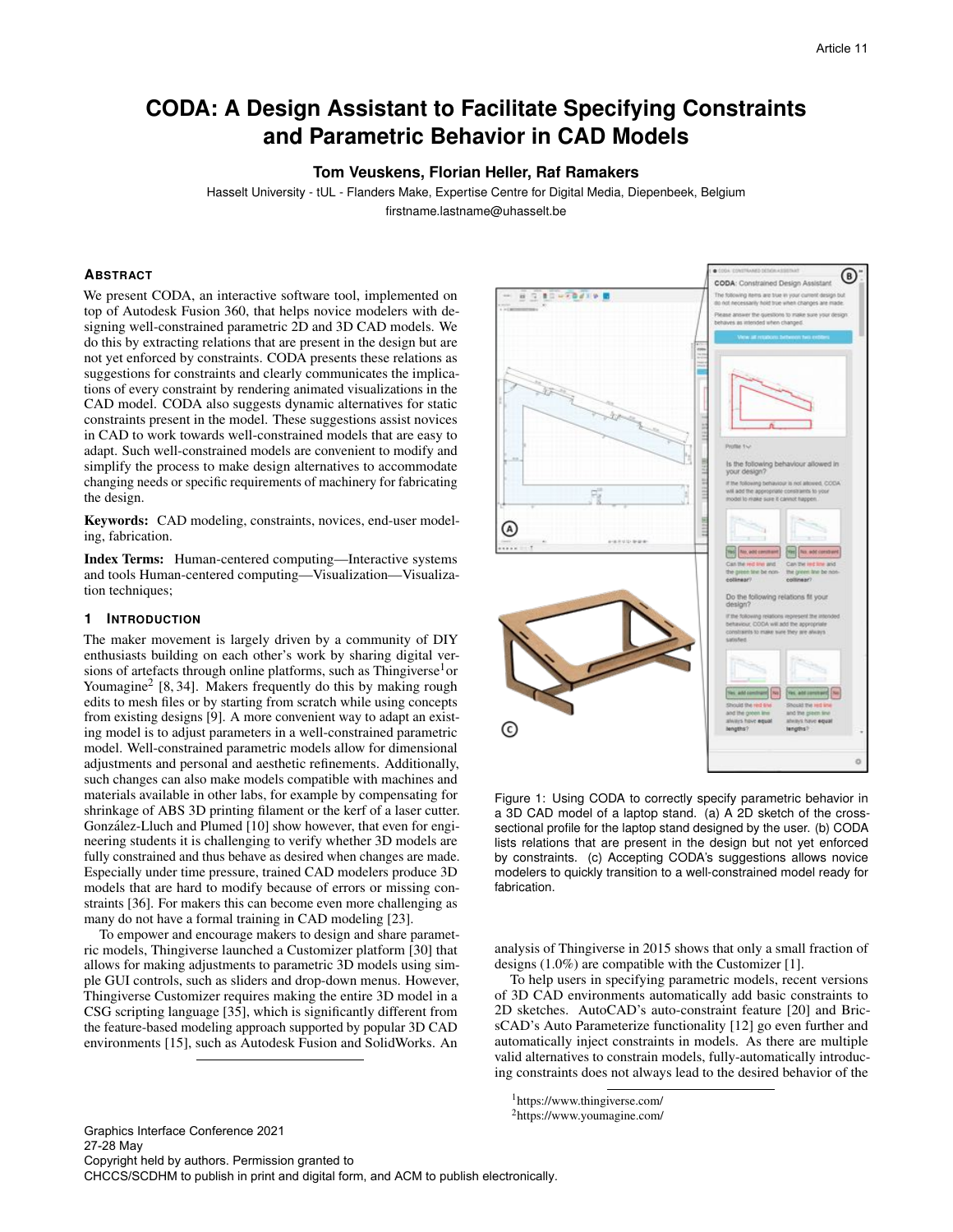

<span id="page-1-0"></span>Figure 2: CODA's animations show the implications of suggested constraints. (a) A suggestion for constraining the two tabs to have the same height. (b) A suggestion for overwriting a constraint that ensures the slot at the bottom is always centered. (c) A suggestion for making the front edges collinear. (All three figures are edited to visualize the animation)

model. For example, the hole for the charging cable of a phone holder (Figure [3\)](#page-3-0) is positioned in the center of the design. It is up to the designers preferences whether to constrain this hole at a fixed distance or a ratio from the top or the bottom of the phone holder. Therefore, the system presented in this paper takes a different approach and suggests constraints and explains their differences and implications on the model.

In this paper, we present CODA, a Constrained Design Assistant. CODA is an interactive software tool that helps novice CAD modelers with designing well-constrained 2D and 3D CAD models. Such well-constrained models are convenient to modify which simplifies the process to make design alternatives or when making adjustments for fabricating models with different machinery. First, our system makes users aware of relations that are present in the current design but are not yet enforced by constraints, such as edges being parallel without a parallel constraint. Second, CODA reconsiders static constraints added by the user and suggests more dynamic alternatives to make the design flexible to changes. CODA also helps in communicating the meaning and implications of all suggested constraints by animating the model and demonstrating its implications (Figure [2\)](#page-1-0).

The core contribution of this paper is *CODA*, an interactive software assistant to aid novice modelers in making well-constrained CAD models that are robust to changes. More specifically, we contribute:

- 1. A computational approach for extracting relations in a model which are not yet enforced by constraints.
- 2. A set of novel interactive animations to clearly communicate the impact of constraints to novice users.

#### **2 RELATED WORK**

This work draws from, and builds upon prior work on facilitating CAD modeling and work related to sharing models for fabrication.

#### **2.1 Facilitating CAD Modeling**

3D CAD modeling environments offer hundreds of features. How these features are used and combined determine the flexibility, adaptability, and ultimately the reusability of 3D models [\[5,](#page-8-8) [11\]](#page-8-9). Research shows, however, that even models designed by students with a formal 3D modeling training are often hard to reuse and adapt, especially when designed under time pressure [\[36\]](#page-9-1). In line with these obser-vations, González-Lluch and Plumed [\[10\]](#page-8-2) show that engineering students have a hard time reasoning whether profiles are over- or under-constrained. When considering modeling within the maker

community, an emerging group of people learn 3D modeling practices by themselves through online resources [\[23\]](#page-8-3). However, these novice modelers could significantly benefit from high-quality models that are easy to adapt as they frequently make new artefacts by starting from existing designs [\[9\]](#page-8-1).

To lower the barrier to get started with 2D and 3D modeling, various tools have been developed that specifically target novices, such as Autodesk Tinkercad<sup>3</sup> and BlocksCAD<sup>4</sup>. However, several studies with casual makers [\[17,](#page-8-10) [31\]](#page-9-4), children [\[18\]](#page-8-11), and students in special education schools [\[4\]](#page-8-12) show that 3D modeling is still challenging. To facilitate further, the Chateau [\[19\]](#page-8-13) system helps with CAD modeling by suggesting modeling operations based on simple sketch gestures by the user. Rod et al. [\[38\]](#page-9-5) presents various novel interaction techniques to further facilitate 3D modeling on touch-screen devices.

Instead of adapting CAD environments and making custom modeling operations for novices, researchers also explored how to facilitate the process for novices to learn a new CAD environment. GamiCAD [\[28\]](#page-9-6) and CADament [\[29\]](#page-9-7) gradually introduce sketching and modeling operations using gamification techniques to lower the barrier and keep novices motivated to continue learning new aspects. Alternatively, Blocks-to-CAD [\[25\]](#page-9-8) shows how to gradually introduce 3D modeling operations in sandbox games, such as Minecraft, to get newcomers introduced to the basics of CAD modeling. Additionally, recent research results show how modeling strategies from experts can be modeled, analyzed, and compared to provide guidance for other users during modeling sessions [\[6\]](#page-8-14).

Instead of embedding expert knowledge in software systems, software systems can help in bringing novices in contact with experts while facing issues with 3D modeling. MicroMentor [\[21\]](#page-8-15), for example, makes it possible for novices to request one-on-one help for specific issues. In contrast, the Maestro [\[7\]](#page-8-16) system makes educators in workshops aware of student's progress and common challenges as they occur. Although experts typically provide more nuanced answers to the various challenges novices face, experts often need an incentive to help other users and first need to get familiar with the specific problem the user is facing [\[21\]](#page-8-15).

Several techniques have been developed that specifically aim to improve the adaptability and re-usability of models by facilitating specifying parametric behaviour. PARTs [\[16\]](#page-8-17) allows users to embed additional geometry into the design to specify how a model is

<sup>3</sup>https://www.tinkercad.com/

<span id="page-1-2"></span><span id="page-1-1"></span><sup>4</sup>https://www.blockscad3d.com/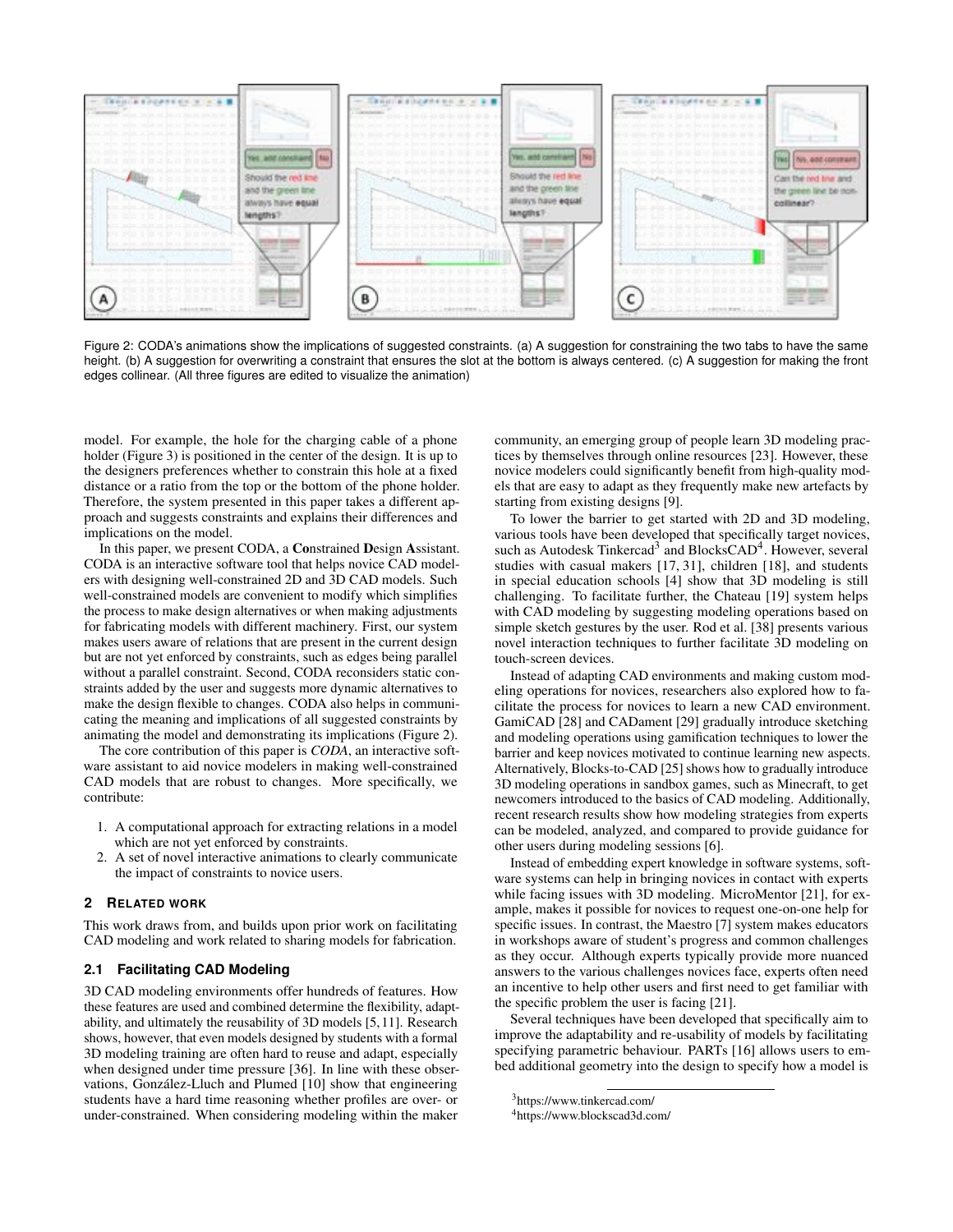supposed to be used. The dimensions of the additional geometry dictate the dimensions of the PART (e.g. by specifying x amount of material needs to surround the geometry). In contrast, CODA takes a more generic approach that is also applicable on models that are not driven by real world objects and allows for generalpurpose parametric specifications. On the other hand, commercial feature-based CAD modeling tools support, for example, snapping interaction techniques to ease and improve precision in 2D sketches, such as centering a point in the middle of a line or sketching two perpendicular lines. Leveraging this snapping functionality oftentimes automatically fixes the relation by injecting the associated constraints in the 2D sketch. AutoConstraint [\[20\]](#page-8-6) takes a different approach and adds constraints to a completed sketch until it is fully constrained. Closest to our work is the Auto Parameterize [\[12\]](#page-8-7) feature of BricsCAD<sup>5</sup> which automatically converts all static dimensions of a 3D model to algebraic equations to facilitate scaling and adapting the model. However, there are always multiple valid alternatives to constrain models and fully-automatically introducing constraints does not always lead to the desired behavior of the model. We therefore take a different approach and present various geometry constraints and algebraic relations that could be applied to the model. CODA communicates the implications of all suggestions using in-context animations to allow novice users to make informed decisions.

Also related to our work are computational approaches to reverse engineering CAD models from mesh models by extracting modeling features [\[37,](#page-9-9) [42\]](#page-9-10). Several systems also present algorithms to detect and extract geometry constraints in mesh models using numerical methods for constrained fitting [\[2\]](#page-8-18) and techniques for detecting repeating patterns [\[26\]](#page-9-11) and symmetries [\[27\]](#page-9-12). Willis et al. [\[43\]](#page-9-13) use machine learning techniques to reverse-engineer CAD operations from a CAD model. While these approaches convert mesh models to CAD files, they do not analyze the model to add parametric features or constraints as offered by CODA.

## **2.2 Sharing Models for Fabrication**

Over the past decade, digital fabrication has become accessible mainly via public maker labs and affordable digital fabrication equipment [\[33\]](#page-9-14). Shewbridge et al. [\[40\]](#page-9-15) report that households are interested in replacing, modifying, customizing, repairing, or replicating household objects using digital fabrication machinery. However, starters frequently need help from more experienced users to translate ideas into 3D models. This is often done via drawings, photographs, and spoken language [\[40\]](#page-9-15). While platforms, such as Upwork $^6$  $^6$  and Cad Crowd<sup>7</sup> are available to outsource 3D modeling work, they require additional expenses.

Instead of designing CAD models from scratch, makers often adapt or combine existing 3D models, found on public repositories, such as Thingiverse [\[4,](#page-8-12) [9,](#page-8-1) [17\]](#page-8-10). This process can be challenging as many users only share triangular mesh file-formats (STL) [\[1\]](#page-8-5). While users can request changes for models through the comments section, studies show that only 32% of such requests are granted [\[1\]](#page-8-5). To empower novice CAD modelers to adapt models themselves, Thingiverse introduced the Customizer feature [\[30\]](#page-9-2), a plugin that exposes GUI controls to adjust the parameters of models designed with the OpenSCAD [\[35\]](#page-9-3) scripting language. While the Thingiverse Customizer is highly popular [\[8,](#page-8-0) [34\]](#page-9-0), only a small portion (3.7%) of 3D models available on the platform are modeled in OpenSCAD, and only 1% are compatible with the Customizer [\[1\]](#page-8-5). Hudson et al. [\[17\]](#page-8-10) observe that modeling in OpenSCAD is challenging and significantly different from feature-based parametric modeling environments traditionally used by CAD modelers.

In contrast to these efforts, CODA guides and stimulates novice modelers in making well-constrained models in popular featurebased CAD modeling environments. Well-constrained parametric models are convenient to adapt as they represent a family of alternative models [\[3\]](#page-8-19).

#### **3 SYSTEM OVERVIEW**

This section gives an overview of CODA's core features. We start with a short walkthrough demonstrating how our system can be used in a real modeling workflow. Afterwards, we discuss CODA's features in more detail.

### **3.1 Walkthrough**

This walkthrough demonstrates the design process Emily, a novice modeler in Autodesk Fusion 360, follows to design a laptop stand that can be laser cut (Figure [1c](#page-0-0)). During this process, CODA offers support to make a laptop stand that is well-constrained, and easy to adapt and scale to other laptops or devices (Figure [1b](#page-0-0)).

As shown in Figure [1a](#page-0-0), Emily starts with sketching the 2D crosssectional profile for the laptop stand. She adds dimensions to the sketch to fit the size of her laptop. While sketching, CODA informs Emily that the slot and tabs are 5mm in size and asks whether these features should always have the same dimension. When hovering this suggestion, CODA animates the model by resizing these features at the same time to demonstrate the effect of the suggested constraint (Figure [2a](#page-1-0)). Emily accepts the suggested constraint and CODA replaces the static dimension constraint with dimensions that share the same value (variable).

CODA also notices that the slot at the bottom is currently positioned in the center but not constrained as such. Therefore the system suggests to replace the dimension that offsets the slot from the left edge with a constraint that ensures that the bottom edges on both sides of the slot are always equal. Again, Emily accepts the suggestion after inspecting the animation to understand the implications of the constraint (Figure [2b](#page-1-0)).

Next, Emily notices a suggestion for making the two vertical edges at the right of the profile collinear. When hovering the suggestion, the animation informs her that when the size of the slanted edge of the stand would change, the bottom of the laptop stand does not yet adjust accordingly (Figure [2c](#page-1-0)). Emily accepts the suggestion to make the two edges collinear as she prefers a laptop stand that is well aligned. CODA offers more relevant suggestions to improve the constraints in this cross-sectional profile which Emily can accept as desired. Examples include, making all three sides equally wide (uniform thickness), relating the width of the two tabs, and suggestions related to the positioning of the two tabs.

Further in the design process, when extruding the profiles 5mm, CODA also notices this extrusion depth equals the size of the tabs and slots and suggests creating a constraint. When the final laptop stand is finished, Emily can easily adjust the stand to fit other laptops or adjust the material thickness to fabricate it with different material. She also decides to make the model available on Thingiverse as it is versatile and robust to changes.

#### **3.2 Extracting Relations**

In order to suggest constraints, CODA continuously extracts the following four types of relations in CAD models [\[39\]](#page-9-16):

- 1. Ground relations: relations with respect to the reference coordinate system, such as a line being horizontal or vertical in a 2D sketch (Figure [3a](#page-3-0)).
- 2. Geometric relations: relations that define known geometric alignments, such as tangency, collinearity, parallelism, perpendicularity, and coincidence of points (Figure [3b](#page-3-0)).
- 3. Dimensional relations: relations between sizes or offsets between elements, such as edges with an equal length or a point in the middle of an edge (Figure [3c](#page-3-0)).

<sup>5</sup>https://www.bricsys.com/

<span id="page-2-0"></span><sup>6</sup>https://www.upwork.com/

<span id="page-2-2"></span><span id="page-2-1"></span><sup>7</sup>https://www.cadcrowd.com/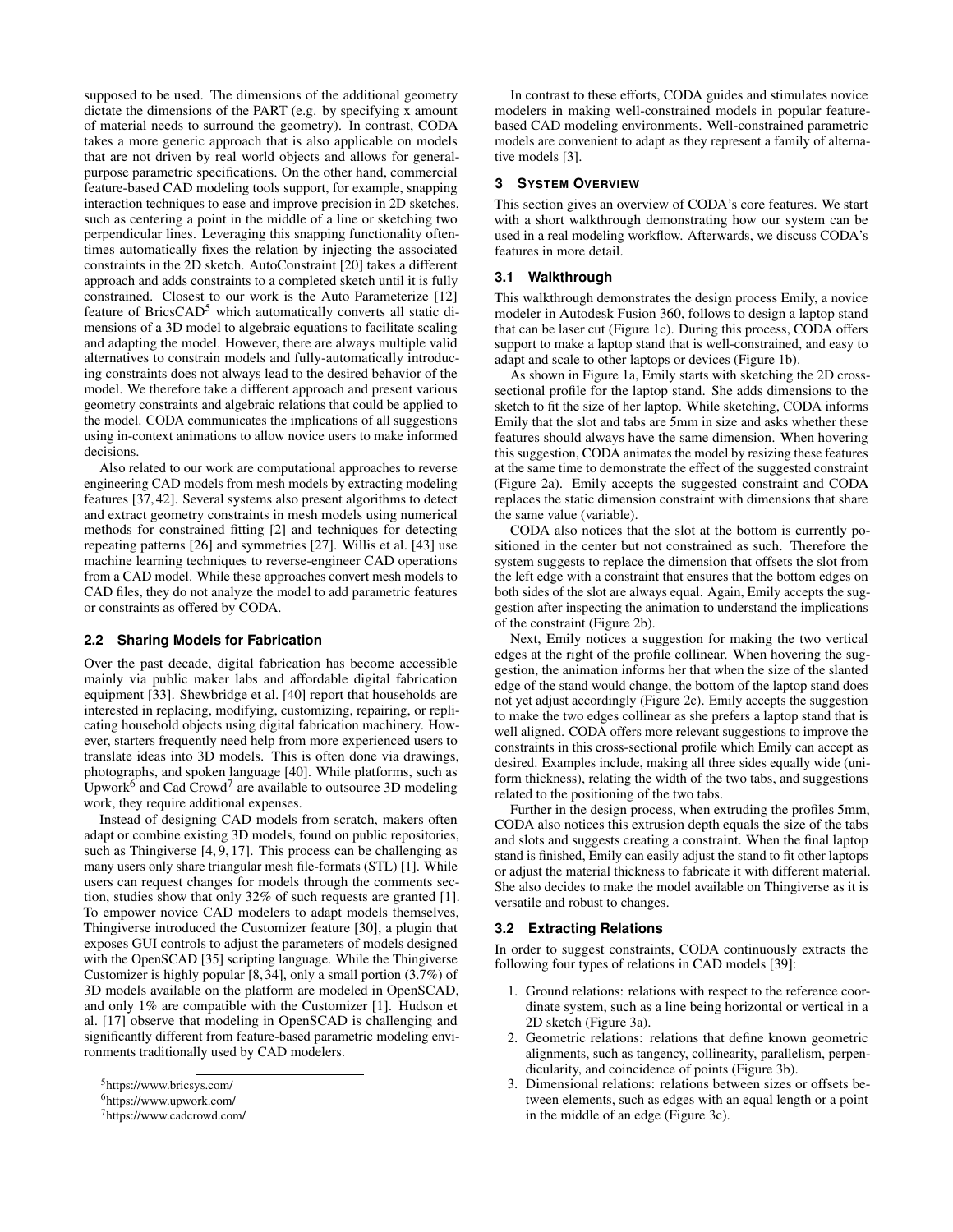

<span id="page-3-0"></span>Figure 3: Cross section profile of a phone holder with four types of relations annotated: (a) Ground relations. (b) Geometric relations. (c) Dimensional relations. (d) Algebraic relations.

4. Algebraic relations: restrictions on the model in the form of mathematical expressions. For example, a edge being twice as long as another edge (Figure [3d](#page-3-0)).

While extracting relations, CODA considers parameters of modeling operations as well as attributes of all entities in a sketch (i.e. sketch entities). Sketch entities in Autodesk Fusion 360 include points, lines, circles, ellipses and arcs. Rectangles, for example, are not sketch entities but profiles as they consist of multiple lines. While CODA always extracts relations between exactly two attributes, atributes of various types can be related by CODA. Here we can distinguish the following combinations:

- Relations between sketch entities within a single sketch. Within a sketch, all four types of relations are applicable. For example, a line being tangent to a circle or a rectangle having twice the width of the diameter of a circle.
- Relations between sketch entities across different sketches. For these relations, dimensional and algebraic relations are applicable, such as a slot in two different sketches being equal in size.
- Relations between parameters of modeling operations. For these relations, dimensional and algebraic relations are applicable, such as two fillet operations with the same radius or the depth of an extrusion being equal or half the size of the radius of a fillet operation.
- Relations between a parameter of a modeling operation and a sketch entity. For these relations, dimensional and algebraic relations are applicable, such as the width of a slot in a sketch being equal to the depth of an extrusion.

To not overwhelm users with suggestions and to offer suggestions in context, we present relations within a single sketch only when the user is editing the respective sketch. All other relations are presented outside the 2D sketching mode in 3D modeling mode.

As the number of algebraic relations is possibly very large, especially when considering all pairs of sketch entities and parameters of modeling features, CODA first extracts algebraic relationships that are frequently present in CAD models. Studies of Mills et al. [\[32\]](#page-9-17) and Langbein et al. [\[26\]](#page-9-11) show that the most common relations in



<span id="page-3-1"></span>Figure 4: (a) This wrench requires custom constraints to ensure it scales appropriately with respect to the nut diameter. (b) CODA assist users in making such custom relations.

CAD models include equal radii and lengths of edges, congruent faces, and radii and edges being half, one third, and one fourth in length. CODA thus presents algebraic relations between all pairs of sketch entities and parameters of modeling operations and vice versa that are equal, half, one third, and one fourth in value. To help users create well-constrained models with less common relations, the next section covers CODA's features to facilitate specifying custom algebraic relations between specific pairs of entities.

## **3.3 Custom Algebraic Constraints**

To help users identify and specify custom algebraic constraints (Figure [4a](#page-3-1)), CODA supports an in-depth search between two entities. When starting this feature, the user selects two entities. These can be sketch entities (e.g. points, lines, circles, ellipses, arcs), dimensions, or modeling features (e.g. extrusion, fillet operations). CODA now calculates mathematical expressions between all pairs of attributes of the two entities, independent of whether the relation is a common ratio. As shown in Figure [4b](#page-3-1), CODA suggests a relation for every pair of attributes both as ratios ( $y = x * cte$ ) and sums ( $y = x + cte$ ).

# **3.4 Explaining Suggested Constraints**

To clearly communicate the meaning and implications of suggested constraints, CODA creates animated visualizations for all suggestions. Hovering a suggested constraint animates the model and communicates the meaning of the constraint in the context of the model. Explaining a constraint using animations on top of the model, in contrast to generic visualizations, textual explanations, or symbols, makes it convenient for users to understand its implications in the model. We developed two classes of animations to visualize the behavior of the four supported types of relations:

- For ground and geometric relations, we animate the variability currently present in the model when the suggested ground or geometric constraint would not be added. For example, hovering the suggested collinear constraint in Figure [2c](#page-1-0), repeatedly moves the two edges that are collinear but not yet constrained as such. The animation makes the user aware that these two edges can still move with respect to each other. Using the "yes" and "no" buttons, the user specifies whether the demonstrated movement of these lines is allowed. "no" adds the collinear constraint while "yes" discards the suggestion without further action. Figure [5a](#page-4-0) gives an overview of how CODA animates all geometric and ground relations.
- For dimensional and algebraic relations, we animate how two entities would behave when their position or sizes would be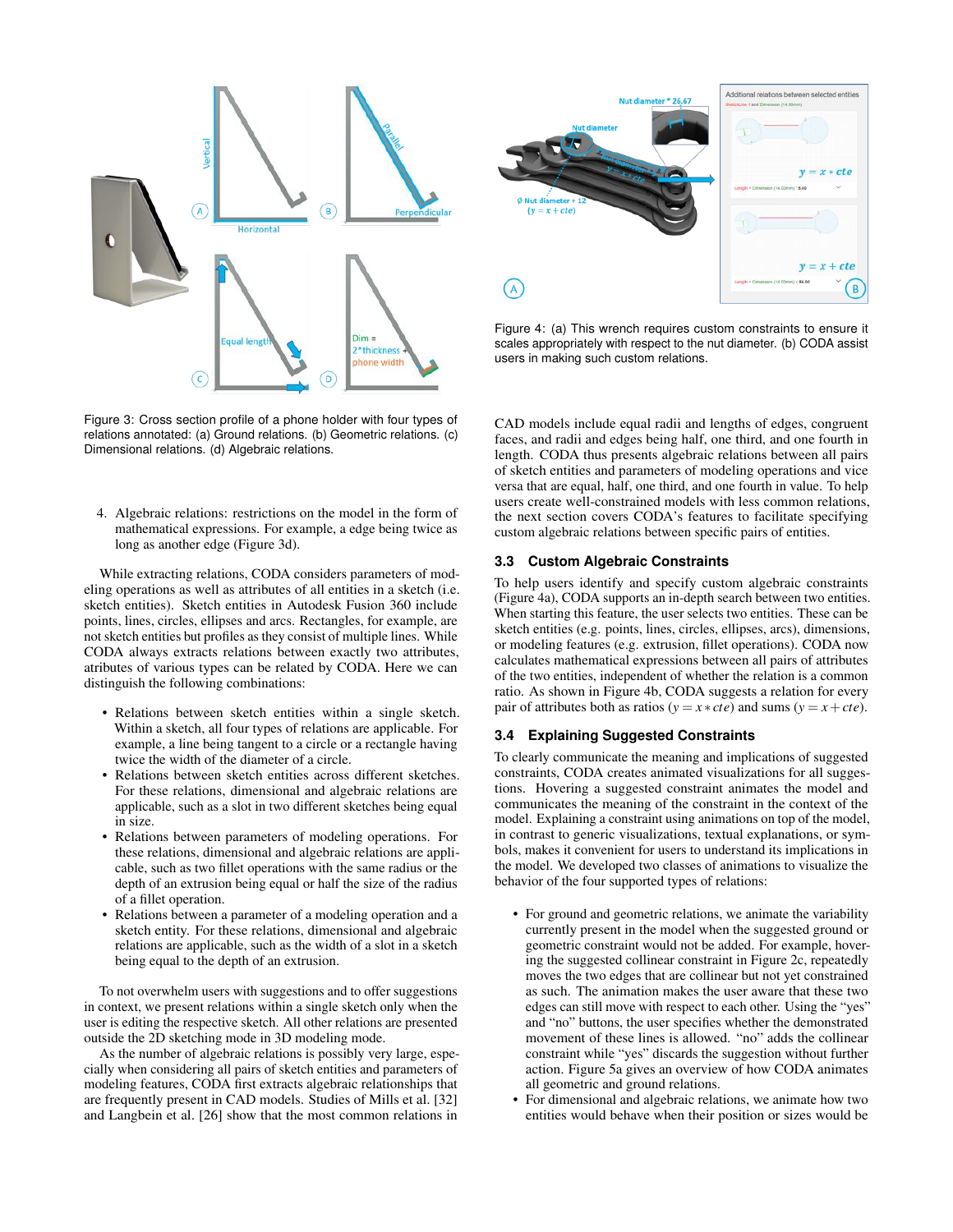

<span id="page-4-0"></span>Figure 5: CODA animates the meaning and implications of suggested constraints. (a) shows an abstraction of animations for demonstrating ground and geometric relations. (b) shows an abstraction of animations for demonstrating dimensional and algebraic relations.

constrained to each other. For example, hovering the suggested dimensional constraint in Figure [2a](#page-1-0) and Figure [2b](#page-1-0) shows how two lines would scale when they are constrained to have equal dimensions. For these relations CODA asks whether the suggested relations fit the design. "yes" adds the respective dimensional or algebraic constraint, while "no" discards the suggestion. Figure [5b](#page-4-0) gives an overview of how CODA animates all dimensional and algebraic relations.

### **3.5 Invalidated Relations**

It is important to note that CODA only suggests constraints to enforce relations that are present in the current version of the model. Oftentimes while testing the robustness of a model, the model breaks because of constraints that are still missing. Figure [6a](#page-4-1) shows how the symmetry in the laptop stand breaks when changing the width because of a missing constraint. These missing constraints will not be suggested by CODA as the relations are not present anymore in the broken model. To solve this inconvenience, CODA continuously presents a message communicating how many relations are invalidated by the last modeling operation (Figure [6b](#page-4-1)). As shown in Figure [6c](#page-4-1), the user then gets the option to revert the last action that broke the model and is presented with the list of invalidated relations that could be enforced to further constrain the model. This is an iterative and powerful workflow that allows users to break relations in a model and see which constraints can be added to enforce these relations.

#### <span id="page-4-3"></span>**3.6 Navigating through Suggestions for Constraints**

As CODA checks pair-wise for unconstrained relations between all entities within a sketch (in sketch-mode) and between entities across sketches and modeling features (in 3D modeling mode), the number of suggestions can grow rapidly. For example, six edges that are equal in length result in 30 suggestions to relate the lengths of all possible pairs of edges. Instead of presenting all these suggestions individually, CODA groups related suggestions into higher-level suggestions for constraints. As shown in Figure [7a](#page-5-0), CODA suggests one constraint that links the lengths of all six edges. Accepting this suggestion adds all relevant individual constraints to the design. Such a higher-level suggestion can be expanded to see more details on what the suggestion entails (Figure [7b](#page-5-0)). In this detailed view, individual edges of equal length that CODA associated, can be excluded from the suggested constraint.

To further facilitate navigating through all suggested constraints, CODA presents suggestions per profile (Figure [1b](#page-0-0)). Selecting a profile shows all suggestions for constraints related to entities within this profile as well as constraints between entities in this profile



<span id="page-4-1"></span>Figure 6: CODA only offers suggestions to enforce relations that are currently present in the model. (a) Changing parameters can break relations because of missing constraints. (b-c) CODA resolves this by showing a list of constraints that were invalidated by the last modeling operation.

and another profile. To filter the suggestions, users can also select multiple individual entities directly in the design after which CODA only shows the suggestions related to those entities.

# **4 IMPLEMENTATION**

CODA is implemented as a Python plugin for Autodesk Fusion 36[08.](#page-4-2) The concepts and features presented in CODA, however, are not specific to the Fusion 360 environment and could be imple-

<span id="page-4-2"></span><sup>8</sup>https://www.autodesk.com/products/fusion-360/overview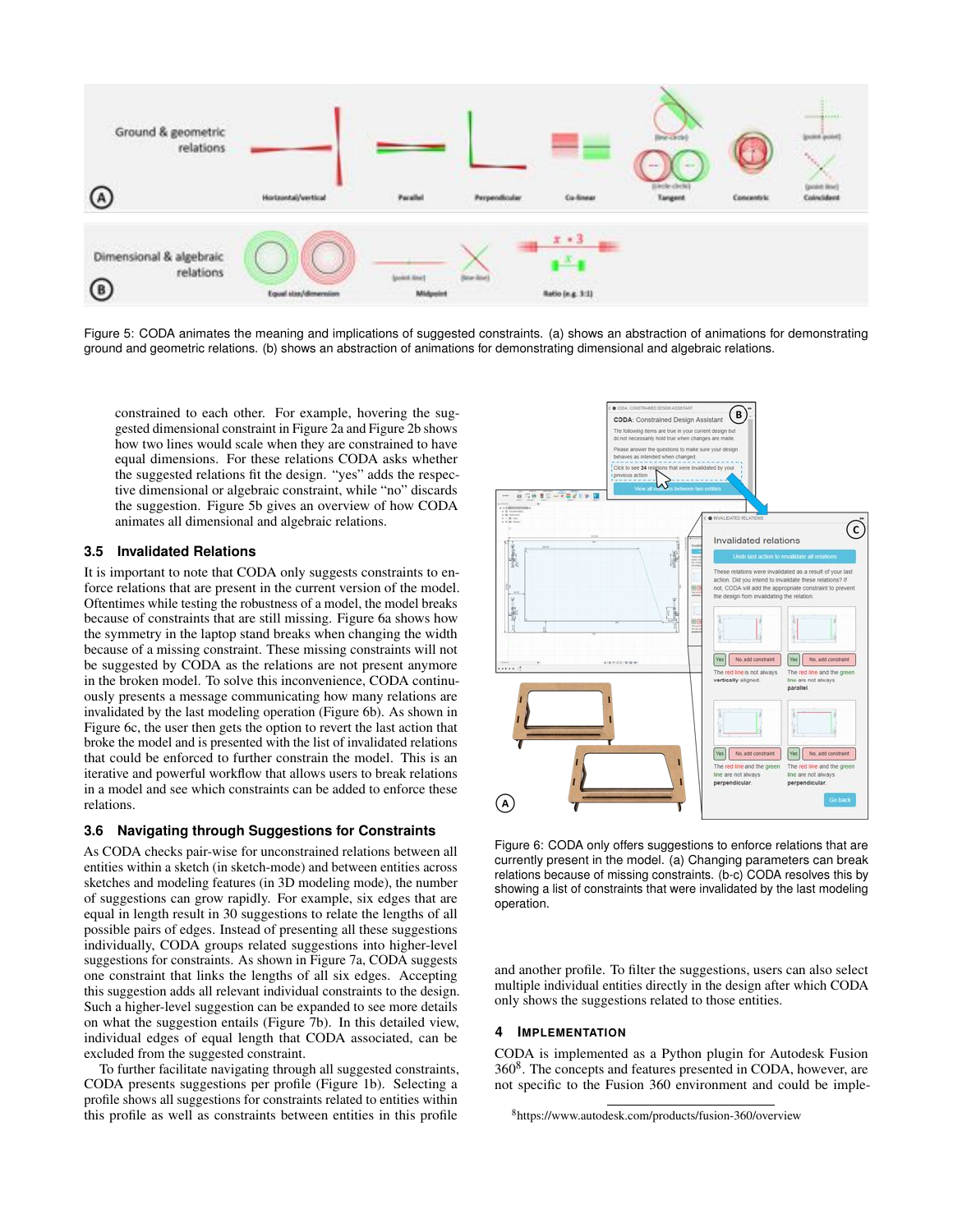

<span id="page-5-0"></span>Figure 7: (a) CODA groups related suggestions into a higher-level suggestion. (b) By expanding, individual entities can be excluded from the grouped suggestion.

mented in other feature-based parametric CAD environments, such as SOLIDWORKS, Rhinoceros 3D, or Autodesk Inventor.

# <span id="page-5-3"></span>**4.1 Extracting unconstrained relations**

To suggest constraints, CODA continuously checks for the presence of unconstrained relations between all pairs of sketch entities within a single sketch and across different sketches. These calculations are done in a separate thread to ensure the interface always remains interactive. As long as the user is making edits, CODA re-initiates these calculations once the previous thread is finished. Figure [8](#page-5-1) gives an overview of how CODA checks if a geometric relation is present between two sketch entities.

When extracting dimensional and algebraic relations, CODA finds pairs of attributes in a 3D CAD model that are equal, half, one third, and one fourth in value [\[26,](#page-9-11) [32\]](#page-9-17). Note that for these relations, parameter values of modeling operations, such as extrusions and fillets, as well as the position and sizes of sketch entities are considered. Table [1](#page-5-2) gives an overview of the attributes CODA considers for extracting dimensional and algebraic relations per sketch entity.

For CODA to only suggest relations that are not yet enforced by constraints, our algorithm needs to take into account constraints already present in CAD models. The Fusion 360 API, however, only exposes constraints that are explicitly present in the CAD model. Sketch entities, however, can also be implicitly constrained by other constraints. The next subsection discusses how we extract those implicit constraints to ensure CODA does not offer these suggestions.

# <span id="page-5-4"></span>**4.2 Extracting implicit constraints present in the model**

Fusion 360's API does not provide access to the constraint graph and only exposes constraints that are explicitly added by the user or through the API. Besides these constraints, however, other implicit constraints can be present in a sketch. For example, two lines with a parallel constraint to a third line are always parallel to each other without that parallel constraint being present. CODA needs to be aware of these implicit constraints to avoid suggesting constraints that are already present in the model (Section [4.1\)](#page-5-3) as well as to prevent over-constraining models (Section [4.3\)](#page-6-0).



<span id="page-5-1"></span>Figure 8: CODA uses basic linear algebra methods to check for geometric relations between entities in a sketch.

<span id="page-5-2"></span>Table 1: Attributes of sketch entities considered by CODA to extract dimensional and algebraic relations.

| <b>Sketch entity</b> | <b>Attributes</b>                                  |
|----------------------|----------------------------------------------------|
| Points               | $(x,y)$ position                                   |
| Lines                | $(x,y)$ position of start, mid, and end point,     |
|                      | length of line                                     |
| Circles              | $(x,y)$ position of center, diameter of circle     |
| Ellipses             | $(x,y)$ position of center, size along minor and   |
|                      | major axis                                         |
| Arcs                 | $(x,y)$ position of start, mid, and end point, ra- |
|                      | dius of arc                                        |
|                      |                                                    |

To extract these implicit constraints, we re-implemented and extended the technique of Juan-Arinyo and Soto [\[22\]](#page-8-20). This technique requires all constraints to be expressed as either constrained distance (CD) sets, constrained angle (CA) sets, or constrained perpendicular distance (CH) sets. While CD sets includes points between which all distances are constrained, CA sets consist of line segments between which all angles are constrained, and CH sets consist of a point for which the perpendicular distance to a line segment is constrained. We convert all length/size constraints in Fusion 360 to constrained distance (CD) sets, angle constraints to constrained angles (CA) sets, and offset constraints to constrained perpendicular distance (CH) sets. For ground and geometry constraints in Fusion 360 we use the following conversion:

• Horizontal/vertical: We add a constrained angle  $(CA)$  set rep-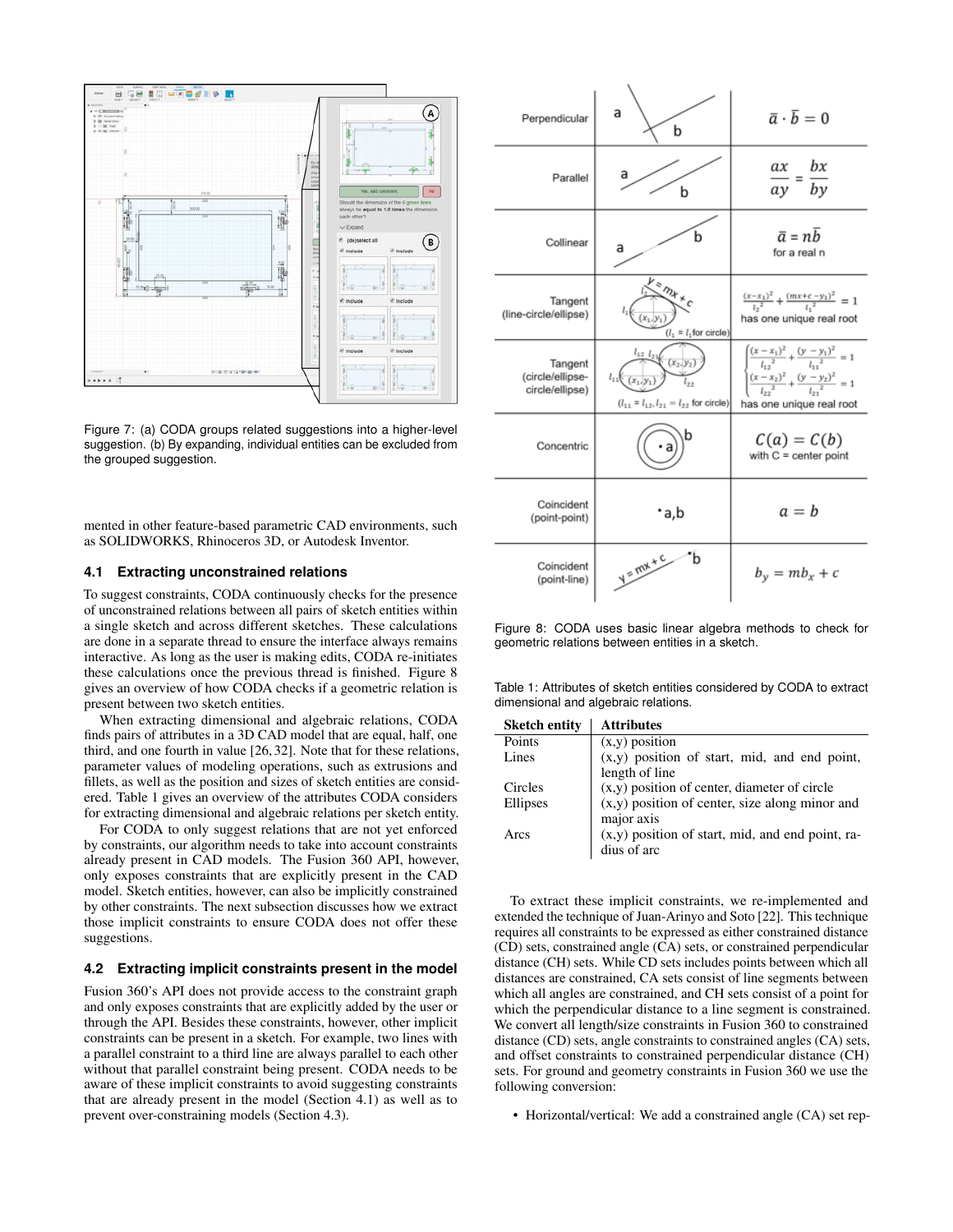resenting an angle of  $0^{\circ}$  between the line segment and the xor y-axis.

- Perpendicular: We add a constrained angle (CA) set representing an angle of 90° between the two line segments.
- Parallel: We add a constrained angle (CA) set representing an angle of  $0^{\circ}$  between the two line segments.
- Collinear: For all pairs of end-points of the two line segments, we add a constrained perpendicular distance (CH) set with a distance of 0.
- Concentric: We add a constrained distance (CD) set, representing a distance of 0 between the mid-points of the two concentric circles.
- Coincident (point-point): We add a constrained distance (CD) set, representing a distance of 0 between the coincident points.
- Coincident (point-line): We add a constrained perpendicular distance (CH) set, representing a distance of 0 between the point and the line.
- Tangent (circle/ellipse-line): We add a constrained angle (CA) set, representing an angle of 90 $^{\circ}$  between the line segment and the radius of the circle at the tangency point.
- Tangent (circle/ellipse-circle/ellipse): We add a constrained angle (CA) set, representing an angle of  $0^\circ$  between the radii of the two circles at the tangency point.

Once all Fusion constraints are converted to CD, CA, and CH sets, we compute the transitive closure of the constrained angles (CA) sets and use the 20 rules presented by Juan-Arinyo and Soto [\[22\]](#page-8-20) to merge constraints. Now we get CD, CA, and CH sets that reflect the implicit constraints. When two sketch entities have a relation that is not yet enforced by a explicit constraint, CODA can now check whether these entities are implicitly constraint using the following rules:

- Horizontal/vertical: Implicitly constrained if a constrained angle (CA) set exists between the line segment and a line segment representing the x- or y-axis.
- Perpendicular/parallel: Implicitly constrained if a constrained angle (CA) set exists representing both line segments or if a constrained distance (CD) set exists representing the four points of the two line segments.
- Collinear: Implicitly constrained if a constrained perpendicular distance (CH) set exists representing both line segments or if a constrained distance (CD) set exists representing the four points of the two line segments.
- Concentric: Implicitly constrained if a constrained distance (CD) set exists representing the center points of the two circles.
- Coincident point-point: Implicitly constrained if a constrained distance (CD) set exists representing the two points.
- Coincident point-line: Implicitly constrained if a constrained perpendicular distance (CH) set exists representing the point and the line or if a constrained distance (CD) set exists representing the point and both points of the line segment.
- Tangent circle/ellipse-line: Implicitly constrained if a constrained angle (CA) set exists representing the line segment and the radius (line segment) passing through the tangency point. Alternatively, if a constrained distance (CD) set exists including the two points of the line segments and the two points of the radius passing through the tangency point.
- Tangent circle/ellipse-circle/ellipse: Implicitly constrained if a constrained angle (CA) set exists representing the radii of both circles passing through the tangency point. Alternatively, if a constrained distance (CD) set exists including the four points of the two line segments passing through the tangency point.

#### <span id="page-6-0"></span>**4.3 Removing dimensions to avoid over-constraining models**

Accepting suggested constraints oftentimes requires removing existing constraints present in the model. In the sketch in Figure [9a](#page-6-1)-left,



<span id="page-6-1"></span>Figure 9: When accepting suggested constraints CODA oftentimes (a) overwrites existing constraints or (b) removes existing constraints.

for example, CODA suggests to constrain the length of the lines so that they are always half the length of each other. To accept this constraint, CODA replaces the static dimensional constraint with the dynamic constraint shown in Figure [9a](#page-6-1)-right. However, when both dimensions are implicitly constrained as shown in Figure [9b](#page-6-1)-left, CODA needs to remove one of the other constraints before adding the suggested constraint shown in Figure [9b](#page-6-1)-right. For CODA to know the explicit constraints that are responsible for every implicit constraint, we keep track of all explicit constraints while merging CD, CA, and CH sets in the algorithm explained in Section [4.2.](#page-5-4) When multiple explicit constraints are responsible for an implicit constraint (Figure [9b](#page-6-1)), CODA shows multiple suggestions and communicates their differences through the animated visualizations.

# **4.4 Rendering animations in CAD models**

When hovering suggested constraints, CODA previews the implications of a constraint by animating features in the CAD model (Figure [5\)](#page-4-0). When the animation requires lines to tilt, we continuously rotate the line between  $-5^{\circ}$  and  $+5^{\circ}$ . When changes in size are required, we apply a scaling that transitions between half and double the size of the entity. Finally, when animating a parameter of a modeling operation, such as an extrusion, we alternate between half and double of the original value. Animations are updated every 100ms and are repeated as long as the user hovers the suggested constraint.

As CODA directly manipulates parameters in the original design, we make a copy of all the attributes to be able to restore them afterwards. For some sketch entities, additional temporary construction lines are required to realize the animation. For example, to vary the angle between two parallel lines, Fusion 360 does not allow to temporarily add an angular constraint between the two lines as they are exactly parallel. CODA therefore first adds a temporary construction line perpendicular to both lines and varies the angle between the perpendicular line and both parallel lines during the animation (Figure [5a](#page-4-0)).

#### **5 BENCHMARKING THE NUMBER OF SUGGESTIONS**

The number of suggestions offered by CODA depends on the number of relations present in the model that are not yet constrained. Furthermore, while designing, this number changes continuously as new relations are established or broken and constraints are added. To give the reader insights in how many suggestions CODA offers, we report the number of suggestions for the CNC milling plans of a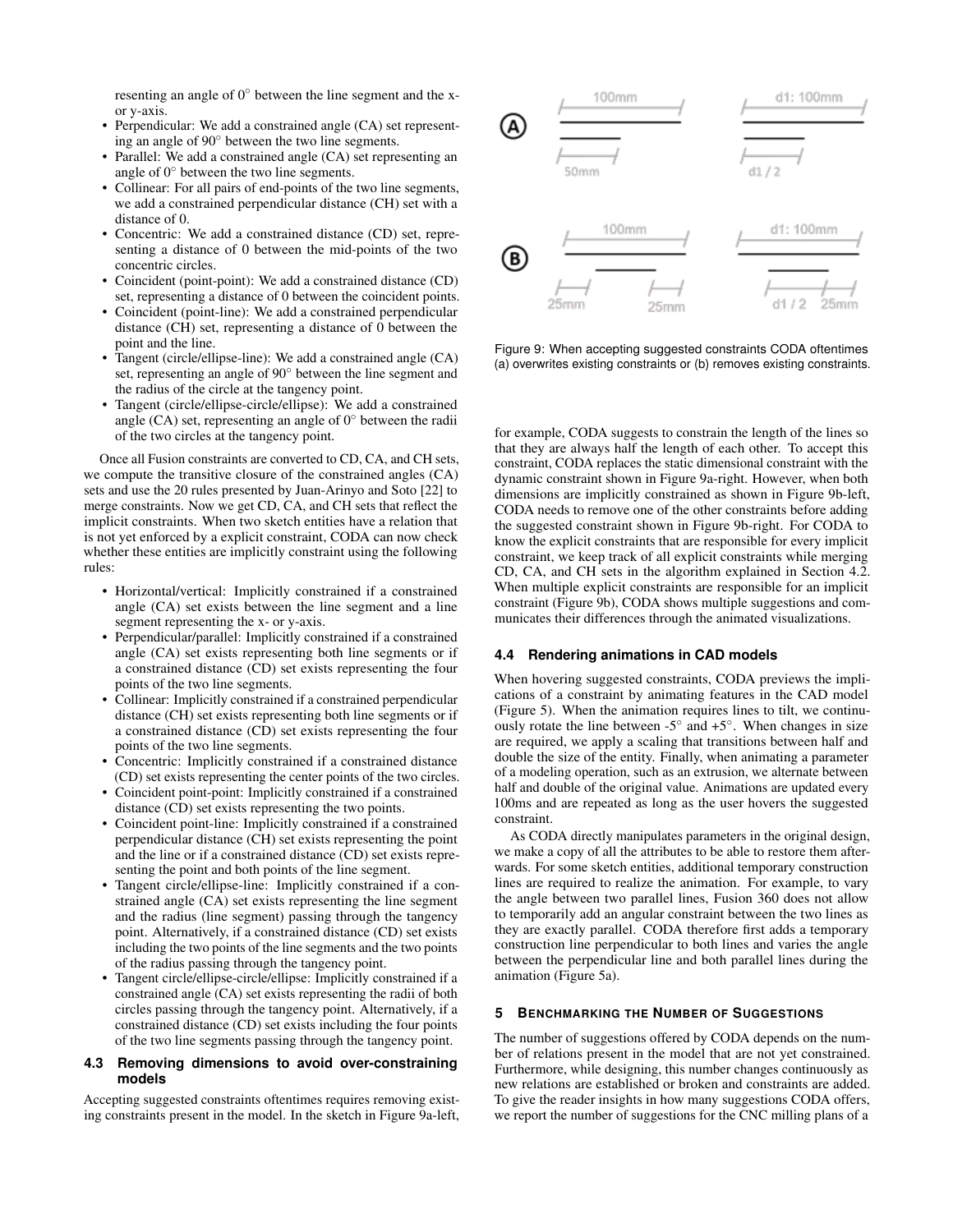Table 2: The number of unique high-level suggestions provided by CODA on three real-world CNC-millable furniture models from opendesk.

<span id="page-7-1"></span>

| <b>Model</b>                                                   | <b>Sketch</b><br>Tabletop | Condition<br>No constraints           | # sketch entities<br>52 | # constraints<br>$\overline{0}$ | <b>Suggestions</b><br>46 |
|----------------------------------------------------------------|---------------------------|---------------------------------------|-------------------------|---------------------------------|--------------------------|
|                                                                |                           | Default constraints<br>No constraints | 52<br>74                | 37<br>$\boldsymbol{0}$          | 14<br>52                 |
| Lean desk                                                      | Support beam 1            | Default constraints                   | 74                      | 25                              | 26                       |
| <b>Cable rail</b><br><b>Tabletop</b><br>Support be<br>t beam 2 | Support beam 2            | No constraints<br>Default constraints | 38<br>38                | $\overline{0}$<br>16            | 32<br>20                 |
|                                                                | Main beam                 | No constraints<br>Default constraints | 208<br>208              | $\boldsymbol{0}$<br>65          | 239<br>204               |
|                                                                | Outer leg                 | No constraints<br>Default constraints | 169<br>169              | $\overline{0}$<br>46            | 71<br>68                 |
|                                                                | Inner leg                 | No constraints<br>Default constraints | 159<br>159              | $\boldsymbol{0}$<br>30          | 87<br>73                 |
|                                                                | Cable rail support        | No constraints<br>Default constraints | 44<br>44                | $\overline{0}$<br>15            | 22<br>11                 |
|                                                                | Shelf                     | No constraints                        | 106                     | $\overline{0}$                  | 109                      |
| <b>Fin bookshelf</b>                                           |                           | Default constraints                   | 106                     | 31                              | 88                       |
| Side                                                           | Back                      | No constraints                        | 581                     | $\boldsymbol{0}$                | 490                      |
|                                                                |                           | Default constraints                   | 581                     | 173                             | 401                      |
|                                                                | Divider                   | No constraints                        | 106                     | $\boldsymbol{0}$                | 120                      |
|                                                                |                           | Default constraints                   | 106                     | 33                              | 84                       |
|                                                                | Side                      | No constraints                        | 152                     | $\overline{0}$                  | 139                      |
|                                                                |                           | Default constraints                   | 152                     | 42                              | 116                      |
|                                                                | Top                       | No constraints                        | 161                     | $\overline{0}$                  | 140                      |
| <b>Battom</b><br>Foot part 1<br>Foot part 2                    |                           | Default constraints                   | 161                     | 46                              | 89                       |
|                                                                | Bottom                    | No constraints                        | 315                     | $\mathbf{0}$                    | 241                      |
|                                                                |                           | Default constraints                   | 315                     | 78                              | 160                      |
|                                                                | Foot part 1               | No constraints                        | 44                      | $\boldsymbol{0}$                | 59                       |
|                                                                |                           | Default constraints                   | 44                      | 12                              | 56                       |
|                                                                | Foot part 2               | No constraints<br>Default constraints | 44<br>44                | $\overline{0}$<br>13            | 61<br>46                 |
|                                                                |                           |                                       |                         |                                 |                          |
| Slim chair                                                     | Leg                       | No constraints                        | 48                      | $\boldsymbol{0}$                | 24                       |
|                                                                |                           | Default constraints                   | 48                      | 17                              | 12                       |
|                                                                | Leg join                  | No constraints                        | 32                      | $\overline{0}$                  | 12                       |
| <b>Backrest join</b>                                           |                           | Default constraints                   | 32                      | 12                              | 9                        |
| Leg.                                                           | <b>Backrest</b>           | No constraints                        | 42                      | $\overline{0}$                  | 45                       |
|                                                                |                           | Default constraints                   | 42                      | 16                              | 29                       |
|                                                                | Backrest join             | No constraints                        | 54                      | $\boldsymbol{0}$                | 30                       |
|                                                                |                           | Default constraints                   | 54                      | 22                              | 22                       |
|                                                                | Seat                      | No constraints                        | 34                      | $\boldsymbol{0}$                | 29                       |
|                                                                |                           | Default constraints                   | 34                      | 14                              | 17                       |

lean desk, a fin bookshelf, and a slim chair available on Opendesk<sup>9</sup> (Table [2\)](#page-7-1). We ran CODA on all sketches present in the three models. As the plans are available in the DXF file format, the original sketches do not have any constraints. The "No constraints" condition in Table [2](#page-7-1) thus reports on the number of suggestions one gets while transferring a completely unconstrained sketch to a parametric sketch. However, when using recent versions of CAD modeling environments, such as Fusion 360, a sketch without any constraints is very uncommon as CAD environments automatically add basic constraints while sketching. To get an idea of the number of suggestions in a realistic modeling scenario, we also re-designed all sketches in Fusion 360. The "Default constraints" condition in Table [2](#page-7-1) reports on the number of suggestions offered by CODA once these sketches were finished. The number of suggestions reported in this table use the grouping strategy presented in Section [3.6.](#page-4-3) It is also important to mention that the numbers reported here are for completed sketches, some of which are complex. We hope, however, that users will not use CODA only at the end of a design workflow but also consider,

accept, and discard suggestions during the modeling workflow. As such, suggestions are gradually introduced and will not accumulate. When users are overwhelmed with suggestions, filtering and selection features can be used as discussed in Section [3.6.](#page-4-3)

#### **6 LIMITATIONS AND FUTURE WORK**

Although CODA offers many novel opportunities to facilitate making well-constrained CAD models, our work also has several limitations which reveal many exciting directions for future research.

First, future research could study how novices in CAD modeling use CODA during their design workflow. While CODA offers suggestions in real-time while modeling, our tool could also be used after a CAD model is finished or at a later time to make an existing model more flexible and adaptable. We believe this could be a major asset as it allows novices to further improve CAD models shared via platforms, such as Thingiverse, and thus distribute the workload across the community. Furthermore, it would be interesting to investigate whether CODA also provides value to expert modelers and for students that learn CAD modeling. For example, the suggested constraints can make students aware of available CAD features and

<span id="page-7-0"></span><sup>9</sup>https://www.opendesk.cc/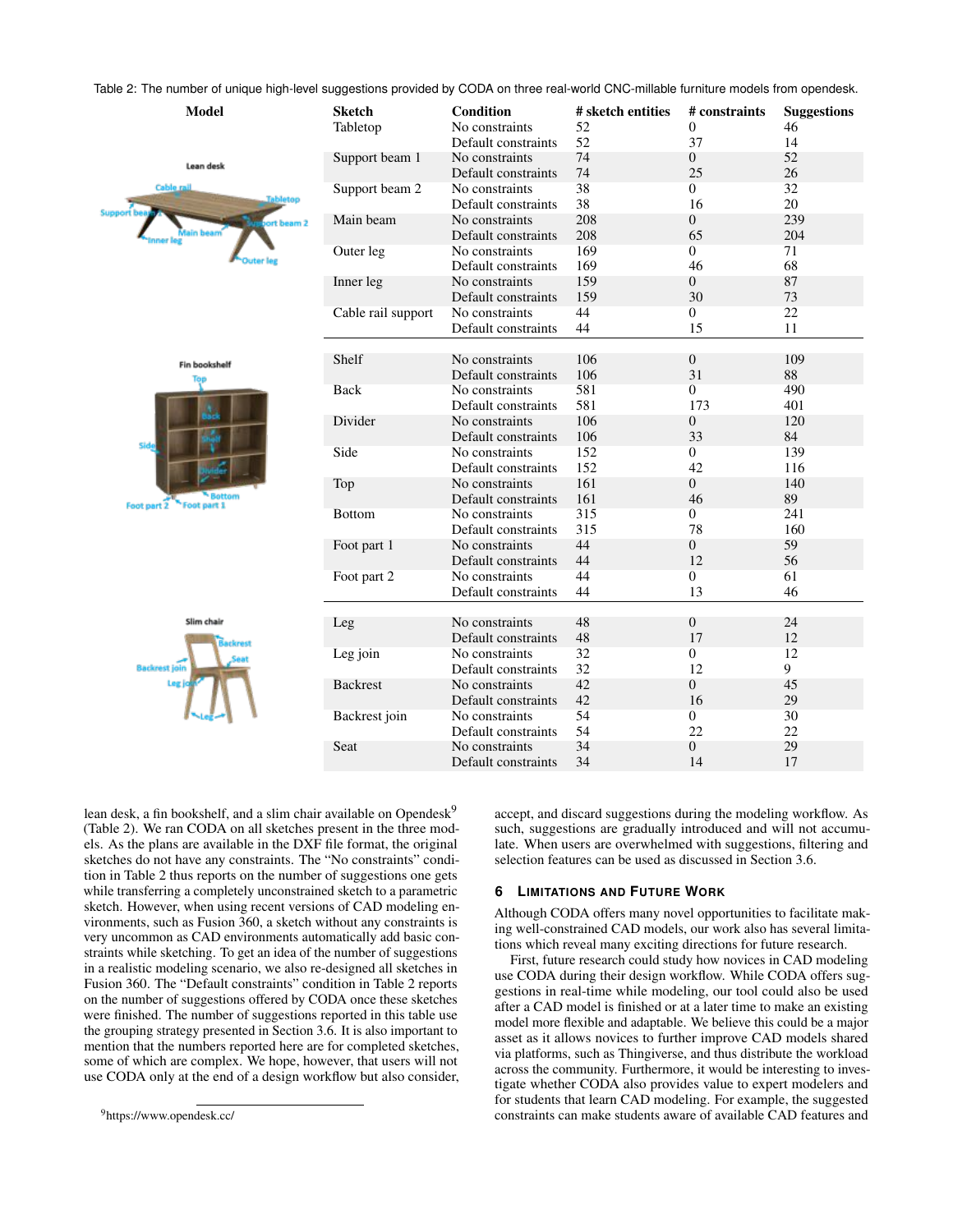how they are composed.

Second, while CODA offers suggestions for the most common constraints in CAD, more advanced suggestions can be supported in the future. For geometry relations this includes identifying patterns, such as symmetry or repetition in models and offering suggestions to convert these patterns into more adaptable features. For algebraic constraints, the current version of CODA supports frequently used ratios in CAD models according to Mills et al. [\[32\]](#page-9-17) and Langbein et al. [\[26\]](#page-9-11). Other common ratios used in design could be supported in the future, such as the Golden ratio or the Lichtenberg ratio. Future versions could also offer suggestions for relations that are nearly present in the model, such as lines that are almost perpendicular or are almost equal in length. Similar approaches have been explored for beautifying mesh models [\[24\]](#page-9-18).

Third, to further facilitate adapting models, future versions of CODA could offer suggestions for other types of constraints, such as limiting the range in which parameters and dimensions can change without breaking the model. While computing valid ranges of features has been investigated for 2D sketches [\[13,](#page-8-21) [14,](#page-8-22) [41\]](#page-9-19), more research is needed to compute valid ranges for all features in 3D to ensure the integrity of the model when changing parameters.

#### **7 CONCLUSION**

In this paper we presented CODA, an interactive software tool that helps novice modelers to design well-constrained parametric 2D and 3D CAD models. In order to do so, CODA contributes a computational approach for extracting and suggesting relations in a model that are not yet enforced by constraints. CODA also clearly communicates the meaning and implications of suggested constraints using novel animated visualizations rendered in the CAD model. By facilitating the creation of well-constrained parametric designs we hope to further democratize CAD and encourage users to upload high quality parametric models to public sharing repositories, such as Thingiverse.

#### **ACKNOWLEDGMENTS**

We thank Danny Leen and Kris Luyten for their valuable input in this work, and Thijs Roumen and Tovi Grossman for the fruitful discussions. This research was supported by the Special Research Fund (BOF) of Hasselt University.

#### **REFERENCES**

- <span id="page-8-5"></span>[1] [C. Alcock, N. Hudson, and P. K. Chilana. Barriers to using, customiz](https://doi.org/10.1145/2957276.2957301)[ing, and printing 3d designs on thingiverse.](https://doi.org/10.1145/2957276.2957301) In *[Proceedings of the 19th](https://doi.org/10.1145/2957276.2957301) [International Conference on Supporting Group Work](https://doi.org/10.1145/2957276.2957301)*, [GROUP '16.](https://doi.org/10.1145/2957276.2957301) [ACM, New York, NY, USA, 2016. doi: 10.1145/2957276.2957301](https://doi.org/10.1145/2957276.2957301)
- <span id="page-8-18"></span>[2] [P. Benko. Constrained fitting in reverse engineering.](https://doi.org/10.1016/s0167-8396(01)00085-1) *[Computer Aided](https://doi.org/10.1016/s0167-8396(01)00085-1) [Geometric Design](https://doi.org/10.1016/s0167-8396(01)00085-1)*, [19\(3\), Mar. 2002. doi: 10.1016/s0167-8396\(01\)](https://doi.org/10.1016/s0167-8396(01)00085-1) [00085-1](https://doi.org/10.1016/s0167-8396(01)00085-1)
- <span id="page-8-19"></span>[3] [B. Bettig and J. Shah. Derivation of a standard set of geometric con](https://doi.org/10.1016/s0010-4485(00)00058-0)[straints for parametric modeling and data exchange.](https://doi.org/10.1016/s0010-4485(00)00058-0) *[Computer-Aided](https://doi.org/10.1016/s0010-4485(00)00058-0) [Design](https://doi.org/10.1016/s0010-4485(00)00058-0)*, [33\(1\), Jan. 2001. doi: 10.1016/s0010-4485\(00\)00058-0](https://doi.org/10.1016/s0010-4485(00)00058-0)
- <span id="page-8-12"></span>[4] [E. Buehler, S. K. Kane, and A. Hurst. Abc and 3d: Opportunities](https://doi.org/10.1145/2661334.2661365) [and obstacles to 3d printing in special education environments. In](https://doi.org/10.1145/2661334.2661365) *[Proceedings of the 16th International ACM SIGACCESS Conference](https://doi.org/10.1145/2661334.2661365) [on Computers & Accessibility](https://doi.org/10.1145/2661334.2661365)*, [ASSETS '14. ACM, New York, NY,](https://doi.org/10.1145/2661334.2661365) [USA, 2014. doi: 10.1145/2661334.2661365](https://doi.org/10.1145/2661334.2661365)
- <span id="page-8-8"></span>[5] [J. D. Camba, M. Contero, and P. Company. Parametric CAD model](https://doi.org/10.1016/j.cad.2016.01.003)[ing: An analysis of strategies for design reusability.](https://doi.org/10.1016/j.cad.2016.01.003) *[Computer-Aided](https://doi.org/10.1016/j.cad.2016.01.003) [Design](https://doi.org/10.1016/j.cad.2016.01.003)*, [74, May 2016. doi: 10.1016/j.cad.2016.01.003](https://doi.org/10.1016/j.cad.2016.01.003)
- <span id="page-8-14"></span>[6] [M. Chang, B. Lafreniere, J. Kim, G. Fitzmaurice, and T. Grossman.](https://doi.org/10.20380/GI2020.13) [Workflow graphs: A computational model of collective task strategies](https://doi.org/10.20380/GI2020.13) [for 3d design software.](https://doi.org/10.20380/GI2020.13) In *[Proceedings of Graphics Interface 2020](https://doi.org/10.20380/GI2020.13)*, [GI](https://doi.org/10.20380/GI2020.13) 2020. Canadian Human-Computer Communications Society / Société [canadienne du dialogue humain-machine, 2020. doi: 10.20380/GI2020](https://doi.org/10.20380/GI2020.13) [.13](https://doi.org/10.20380/GI2020.13)
- <span id="page-8-16"></span>[7] [V. Dziubak, B. Lafreniere, T. Grossman, A. Bunt, and G. Fitzmaurice.](https://doi.org/10.1145/3242587.3242606) [Maestro: Designing a system for real-time orchestration of 3d modeling](https://doi.org/10.1145/3242587.3242606) [workshops.](https://doi.org/10.1145/3242587.3242606) In *[Proceedings of the Annual ACM Symposium on User](https://doi.org/10.1145/3242587.3242606) [Interface Software and Technology](https://doi.org/10.1145/3242587.3242606)*, [UIST '18. ACM, New York, NY,](https://doi.org/10.1145/3242587.3242606) [USA, 2018. doi: 10.1145/3242587.3242606](https://doi.org/10.1145/3242587.3242606)
- <span id="page-8-0"></span>[8] [C. M. Flath, S. Friesike, M. Wirth, and F. Thiesse. Copy, transform,](https://doi.org/10.1057/s41265-017-0043-9) [combine: Exploring the remix as a form of innovation.](https://doi.org/10.1057/s41265-017-0043-9) *[Journal of](https://doi.org/10.1057/s41265-017-0043-9) [Information Technology](https://doi.org/10.1057/s41265-017-0043-9)*, [32\(4\), Dec. 2017. doi: 10.1057/s41265-017](https://doi.org/10.1057/s41265-017-0043-9) [-0043-9](https://doi.org/10.1057/s41265-017-0043-9)
- <span id="page-8-1"></span>[9] [S. Friesike, C. M. Flath, M. Wirth, and F. Thiesse. Creativity and](https://doi.org/10.1016/j.jom.2018.10.004) [productivity in product design for additive manufacturing: Mecha](https://doi.org/10.1016/j.jom.2018.10.004)[nisms and platform outcomes of remixing.](https://doi.org/10.1016/j.jom.2018.10.004) *[Journal of Operations](https://doi.org/10.1016/j.jom.2018.10.004) [Management](https://doi.org/10.1016/j.jom.2018.10.004)*, [65\(8\), Apr. 2019. doi: 10.1016/j.jom.2018.10.004](https://doi.org/10.1016/j.jom.2018.10.004)
- <span id="page-8-2"></span>[10] C. González-Lluch and R. Plumed. Are we training our novices towards [quality 2D profiles for 3D models?](https://doi.org/10.1007/978-3-030-12346-8_69) In *[Advances on Mechanics, Design](https://doi.org/10.1007/978-3-030-12346-8_69) [Engineering and Manufacturing II](https://doi.org/10.1007/978-3-030-12346-8_69)*. [Springer, 2019. doi: 10.1007/978](https://doi.org/10.1007/978-3-030-12346-8_69) [-3-030-12346-8](https://doi.org/10.1007/978-3-030-12346-8_69) 69
- <span id="page-8-9"></span>[11] N. W. Hartman. Defining expertise in the use of constraint-based cad tools by examining practicing professionals. *The Engineering Design Graphics Journal*, 69(1), 2005.
- <span id="page-8-7"></span>[12] H. Hewitt. New in bricscad® v19: Parametrize. [https://blog.](https://blog.bricsys.com/new-bricscad-v19-parametrize/) [bricsys.com/new-bricscad-v19-parametrize/](https://blog.bricsys.com/new-bricscad-v19-parametrize/), 2018. Accessed: 2020-11-02.
- <span id="page-8-21"></span>[13] [M. Hidalgo and R. Joan-Arinyo. Computing parameter ranges in con](https://doi.org/10.1016/j.cad.2012.02.012)[structive geometric constraint solving: Implementation and correctness](https://doi.org/10.1016/j.cad.2012.02.012) [proof.](https://doi.org/10.1016/j.cad.2012.02.012) *[Computer-Aided Design](https://doi.org/10.1016/j.cad.2012.02.012)*, [44\(7\), July 2012. doi: 10.1016/j.cad.](https://doi.org/10.1016/j.cad.2012.02.012) [2012.02.012](https://doi.org/10.1016/j.cad.2012.02.012)
- <span id="page-8-22"></span>[14] [C. Hoffmann and K.-J. Kim. Towards valid parametric CAD models.](https://doi.org/10.1016/s0010-4485(00)00073-7) *[Computer-Aided Design](https://doi.org/10.1016/s0010-4485(00)00073-7)*, [33\(1\), Jan. 2001. doi: 10.1016/s0010-4485](https://doi.org/10.1016/s0010-4485(00)00073-7) [\(00\)00073-7](https://doi.org/10.1016/s0010-4485(00)00073-7)
- <span id="page-8-4"></span>[15] [C. M. Hoffmann and R. Joan-Arinyo. Parametric modeling.](https://doi.org/10.1016/b978-044451104-1/50022-8) In *[Hand](https://doi.org/10.1016/b978-044451104-1/50022-8)[book of Computer Aided Geometric Design](https://doi.org/10.1016/b978-044451104-1/50022-8)*. [Elsevier, 2002. doi: 10.](https://doi.org/10.1016/b978-044451104-1/50022-8) [1016/b978-044451104-1/50022-8](https://doi.org/10.1016/b978-044451104-1/50022-8)
- <span id="page-8-17"></span>[16] [M. Hofmann, G. Hann, S. E. Hudson, and J. Mankoff. Greater than the](https://doi.org/10.1145/3173574.3173875) [sum of its PARTs: Expressing and reusing design intent in 3D models.](https://doi.org/10.1145/3173574.3173875) In *[Proceedings of the 2018 CHI Conference on Human Factors in](https://doi.org/10.1145/3173574.3173875) [Computing Systems](https://doi.org/10.1145/3173574.3173875)*, [CHI '18. ACM, New York, NY, USA, 2018. doi:](https://doi.org/10.1145/3173574.3173875) [10.1145/3173574.3173875](https://doi.org/10.1145/3173574.3173875)
- <span id="page-8-10"></span>[17] [N. Hudson, C. Alcock, and P. K. Chilana. Understanding newcomers](https://doi.org/10.1145/2858036.2858266) [to 3d printing: Motivations, workflows, and barriers of casual makers.](https://doi.org/10.1145/2858036.2858266) In *[Proceedings of the 2016 CHI Conference on Human Factors in](https://doi.org/10.1145/2858036.2858266) [Computing Systems](https://doi.org/10.1145/2858036.2858266)*, [CHI '16. ACM, New York, NY, USA, 2016. doi:](https://doi.org/10.1145/2858036.2858266) [10.1145/2858036.2858266](https://doi.org/10.1145/2858036.2858266)
- <span id="page-8-11"></span>[18] [N. Hudson, B. Lafreniere, P. K. Chilana, and T. Grossman. Investigat](https://doi.org/10.1145/3173574.3173831)[ing how online help and learning resources support children's use of](https://doi.org/10.1145/3173574.3173831) [3d design software.](https://doi.org/10.1145/3173574.3173831) In *[Proceedings of the 2018 CHI Conference on](https://doi.org/10.1145/3173574.3173831) [Human Factors in Computing Systems](https://doi.org/10.1145/3173574.3173831)*, [CHI '18. ACM, New York, NY,](https://doi.org/10.1145/3173574.3173831) [USA, 2018. doi: 10.1145/3173574.3173831](https://doi.org/10.1145/3173574.3173831)
- <span id="page-8-13"></span>[19] [T. Igarashi and J. F. Hughes. A suggestive interface for 3d drawing. In](https://doi.org/10.1145/502348.502379) *[Proceedings of the 14th Annual ACM Symposium on User Interface](https://doi.org/10.1145/502348.502379) [Software and Technology](https://doi.org/10.1145/502348.502379)*, [UIST '01. ACM, New York, NY, USA, 2001.](https://doi.org/10.1145/502348.502379) [doi: 10.1145/502348.502379](https://doi.org/10.1145/502348.502379)
- <span id="page-8-6"></span>[20] A. Inc. Autoconstrain (command). [https://knowledge.](https://knowledge.autodesk.com/support/autocad/learn-explore/caas/CloudHelp/cloudhelp/2016/ENU/AutoCAD-Core/files/GUID-2E53F0A6-640C-4B3A-A650-18F1A5F781E1-htm.html) [autodesk.com/support/autocad/learn-explore/caas/](https://knowledge.autodesk.com/support/autocad/learn-explore/caas/CloudHelp/cloudhelp/2016/ENU/AutoCAD-Core/files/GUID-2E53F0A6-640C-4B3A-A650-18F1A5F781E1-htm.html) [CloudHelp/cloudhelp/2016/ENU/AutoCAD-Core/files/](https://knowledge.autodesk.com/support/autocad/learn-explore/caas/CloudHelp/cloudhelp/2016/ENU/AutoCAD-Core/files/GUID-2E53F0A6-640C-4B3A-A650-18F1A5F781E1-htm.html) [GUID-2E53F0A6-640C-4B3A-A650-18F1A5F781E1-htm.html](https://knowledge.autodesk.com/support/autocad/learn-explore/caas/CloudHelp/cloudhelp/2016/ENU/AutoCAD-Core/files/GUID-2E53F0A6-640C-4B3A-A650-18F1A5F781E1-htm.html). Accessed: 2020-11-02.
- <span id="page-8-15"></span>[21] [N. Joshi, J. Matejka, F. Anderson, T. Grossman, and G. Fitzmaurice.](https://doi.org/10.1145/3313831.3376230) [Micromentor: Peer-to-peer software help sessions in three minutes or](https://doi.org/10.1145/3313831.3376230) [less.](https://doi.org/10.1145/3313831.3376230) In *[Proceedings of the 2020 CHI Conference on Human Factors in](https://doi.org/10.1145/3313831.3376230) [Computing Systems](https://doi.org/10.1145/3313831.3376230)*, [CHI '20. ACM, New York, NY, USA, 2020. doi:](https://doi.org/10.1145/3313831.3376230) [10.1145/3313831.3376230](https://doi.org/10.1145/3313831.3376230)
- <span id="page-8-20"></span>[22] R. Juan Arinyo and A. Soto Riera. A set of rules for a constructive geometric constraint solver. 1995.
- <span id="page-8-3"></span>[23] [K. Kiani, G. Cui, A. Bunt, J. McGrenere, and P. K. Chilana. Beyond](https://doi.org/10.1145/3290605.3300570) ["one-size-fits-all": Understanding the diversity in how software new](https://doi.org/10.1145/3290605.3300570)[comers discover and make use of help resources.](https://doi.org/10.1145/3290605.3300570) In *[Proceedings of](https://doi.org/10.1145/3290605.3300570) [the 2019 CHI Conference on Human Factors in Computing Systems](https://doi.org/10.1145/3290605.3300570)*, [CHI '19. ACM, New York, NY, USA, 2019. doi: 10.1145/3290605.](https://doi.org/10.1145/3290605.3300570) [3300570](https://doi.org/10.1145/3290605.3300570)